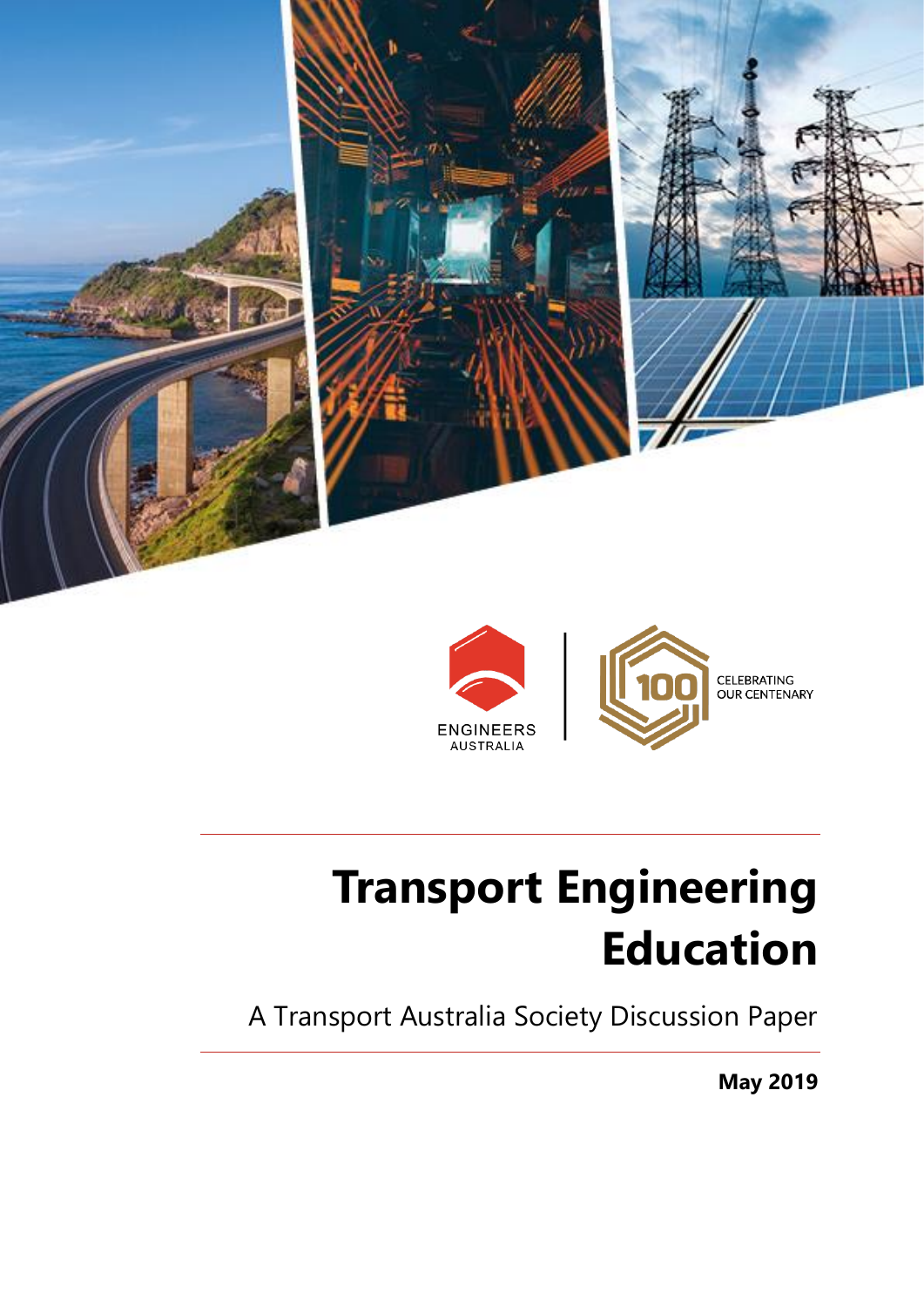

Transport Engineering Education

All rights reserved. Other than brief extracts, no part of this publication may be reproduced in any form without the written consent of the publisher. The report can be downloaded at [www.engineersaustralia.org.au](file://///EACBR-FILES/Volumes/eacbr-files.DATA/national/IEAust/Shared/MarkComm/_EA%20GRAPHIC%20DESIGN/P/Policy/660610%20Policy%20Report%20-%20Word%20Template%20Update/Working/www.engineersaustralia.org.au)

Engineers Australia 11 National Circuit, Barton ACT 2600 Tel: 02 6270 6555 Email[: publicaffairs@engineersaustralia.org.au](mailto:publicaffairs@engineersaustralia.org.au)

www.engineersaustralia.org.au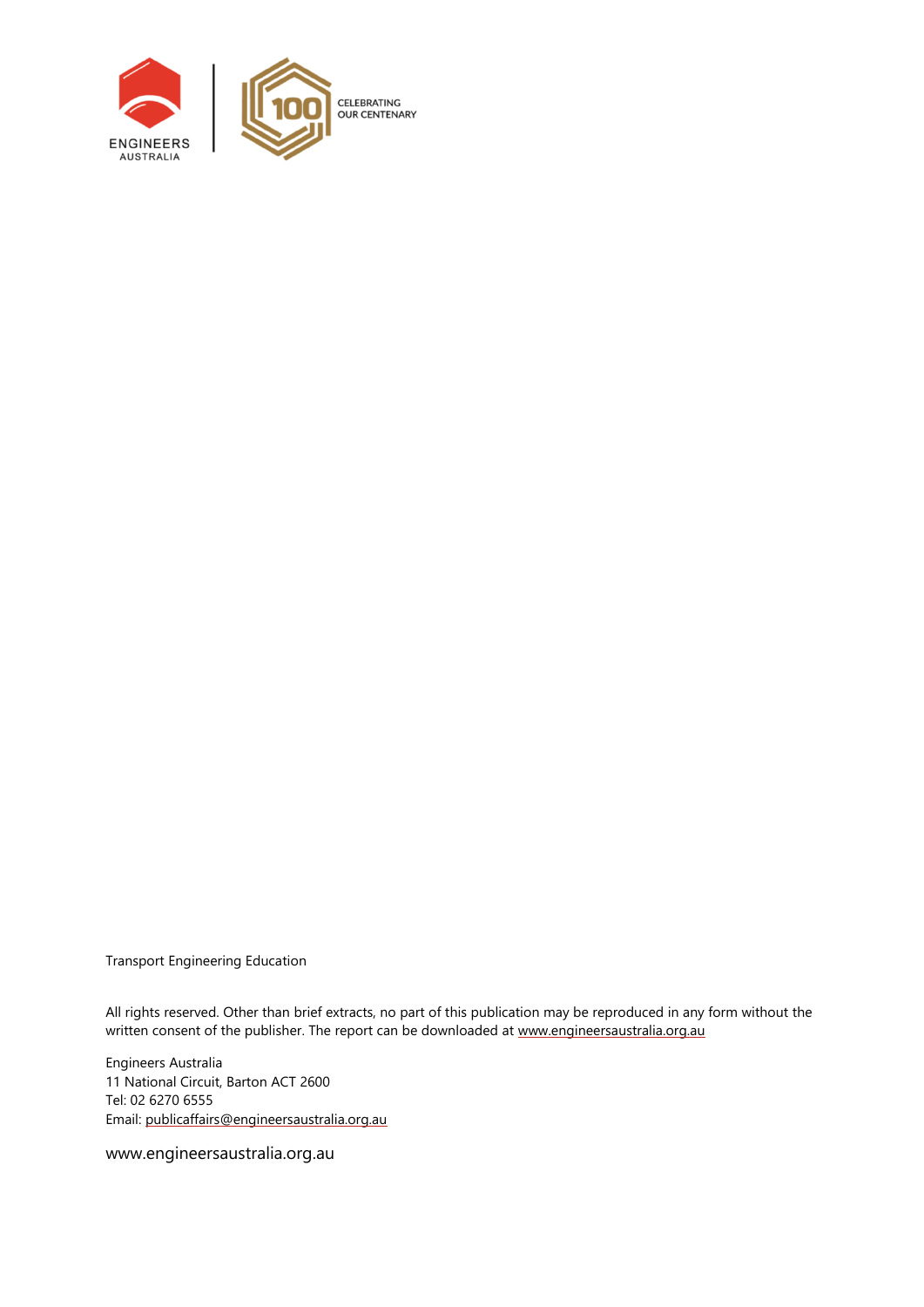#### **Table of Contents**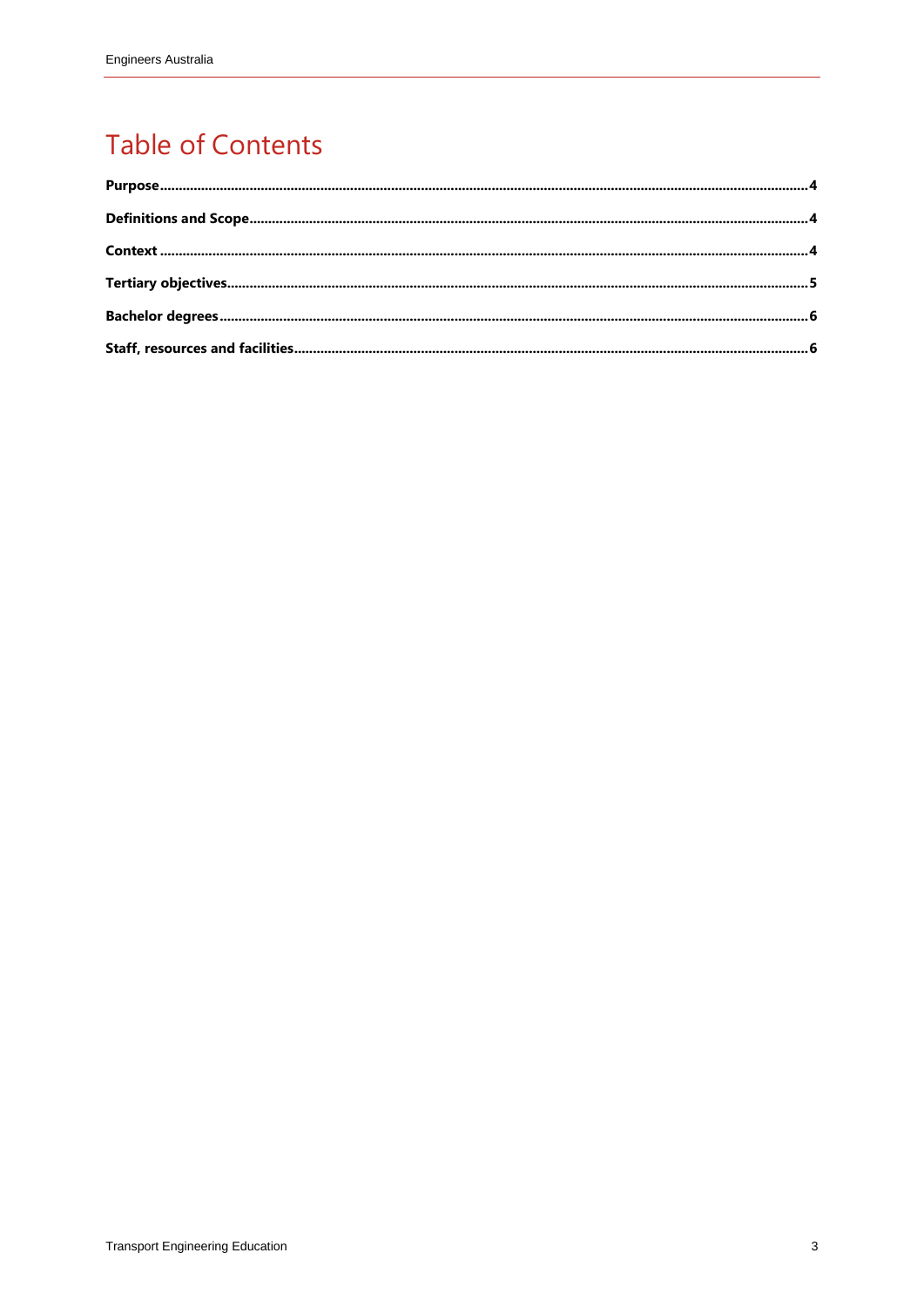#### <span id="page-3-0"></span>**Purpose**

This document has been produced by the Transport Australia Society of Engineers Australia as a discussion paper on the topic of engineering education in Transport Engineering. It does not represent a formal position of Engineers Australia, but is intended to guide the benchmarking of Transport Engineering streams in Civil Engineering Bachelor degree programs in Australia.

# <span id="page-3-1"></span>**Definitions and Scope**

The development of transport infrastructure such as roads, harbours and ports was included as one of the primary tasks of Civil Engineers from the first definition of the profession by Thomas Telford for the Institution of Civil Engineers in 1828.

For purposes of this paper Transport Engineering is defined as engineering practices used in the planning, design, construction and operational management of physical infrastructure used for the movement of persons and goods, that is roads, railroads, ports and airports.

As engineering technology and practice have become more specialised over time, the planning, design and construction aspects of transport physical infrastructure has remained within the field of civil engineering. Provision of other elements of transport systems have become the field of disciplines such as mechanical engineering (vehicles and rolling stock), electrical engineering (power and communication systems) and computer engineering (control systems including autonomous vehicles).

Engineers Australia accredits Bachelor and Master Degree programs in Civil Engineering in Australia as being of a suitable standard to train Professional Engineers. Accreditation of degree programs in Civil Engineering is based on an assessment of their ability to achieve learning outcomes for students as defined by the universities.

This paper is confined to consideration of transport engineering streams within Civil engineering courses. There is no mandated content for this at present, but this paper is intended to serve as a benchmark when assessing the ability of a course to prepare students for practice in transport engineering.

# <span id="page-3-2"></span>**Context**

Together with geotechnical, structural and water resource engineering, transport engineering forms one of the four primary elements of civil engineering work practice.

Employment in transport engineering, whether in government or private industry, is one of the most numerous work fields for graduate engineers. The construction of transport infrastructure is presently worth 1.2% of GDP and represents approximately 18% of all construction activity in Australia. In the view of TAS, a basic knowledge of transport engineering practice would be an expectation for Civil Engineering degree program graduates.

At present Engineering degree programs are assessed for their technical standard and ability to impart knowledge in mathematics, physical science and engineering practice, problem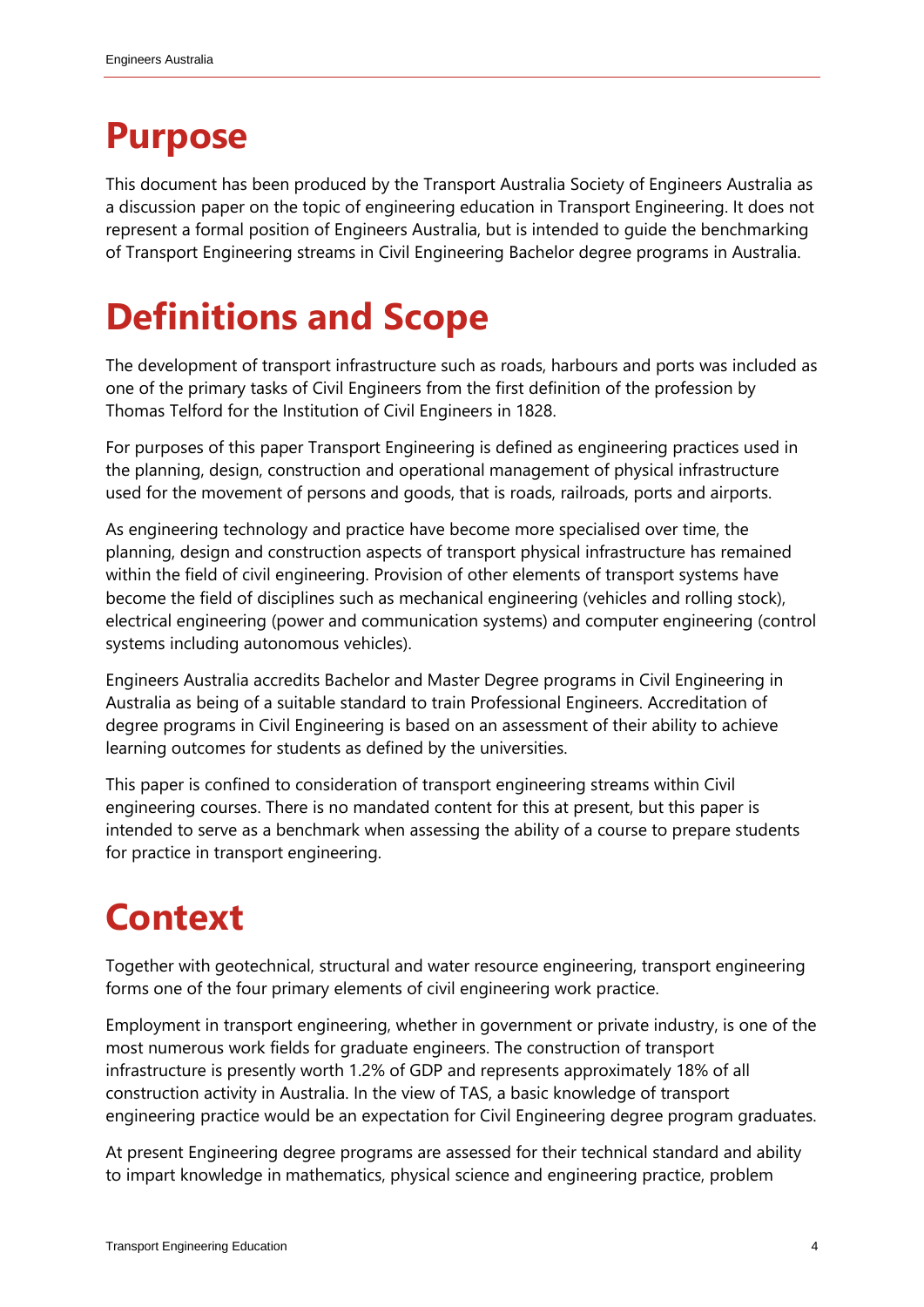solving and design skills to graduates under a range of elements. The assessment includes learning objectives, course content, and their ability to achieve student outcomes. There is not a specific requirement for a minimum amount of content in transport engineering in civil engineering courses.

This has resulted in a varied degree of transport engineering content in tertiary civil engineering programs in Australian Universities. At present there are 19 engineering schools in Australian universities.

All civil engineering degree programs include at least one transport engineering subject. Degree contents in transport range from 1 optional subject to three compulsory subjects with additional electives available. The majority of Bachelor Degree programs include two or three transport subjects. Four university programs currently include only one transport subject, and have only one lecturing position in transport on staff. All engineering degrees include elements of road design and construction, but only three include formal content in rail, port or airport analysis and design.

In TAS' view, this variation is not justifiable in terms of educational outcomes. There is a risk that some civil engineering graduates are not adequately skilled to practice in transport engineering without further training.

Whilst we appreciate that different Universities will choose to specialise in different fields of practice, the current variation is too great to produce graduates of consistent quality. Either some universities are teaching too many transport engineering subjects or some too few. In TAS' view, the latter is the case.

In an industry undergoing significant technical change, this may have negative consequences for the civil engineering profession in terms of its ability to be seen as the specialists best equipped to make technical judgements about transport engineering matters. In this regard we note the growing number of graduates from other disciplines, including planning, mathematics, and economics, in roles traditionally filled by civil engineering graduates. The increase in the diversity of skills is welcome, but civil engineering program must reflect developments in the field and adapt accordingly.

TAS proposes the following framework to benchmark Transport Engineering contents against for Civil degrees.

## <span id="page-4-0"></span>**Tertiary objectives**

Provide a range of compulsory and elective subjects to ensure:

- All graduate civil engineers have a basic understanding of transport system elements and their construction.
- All graduate civil engineers have a basic introduction to road and/or rail geometric design and safety engineering.
- Options exist for graduate civil engineers to develop skills in capacity analysis and computational techniques for determining the extent of infrastructure works required.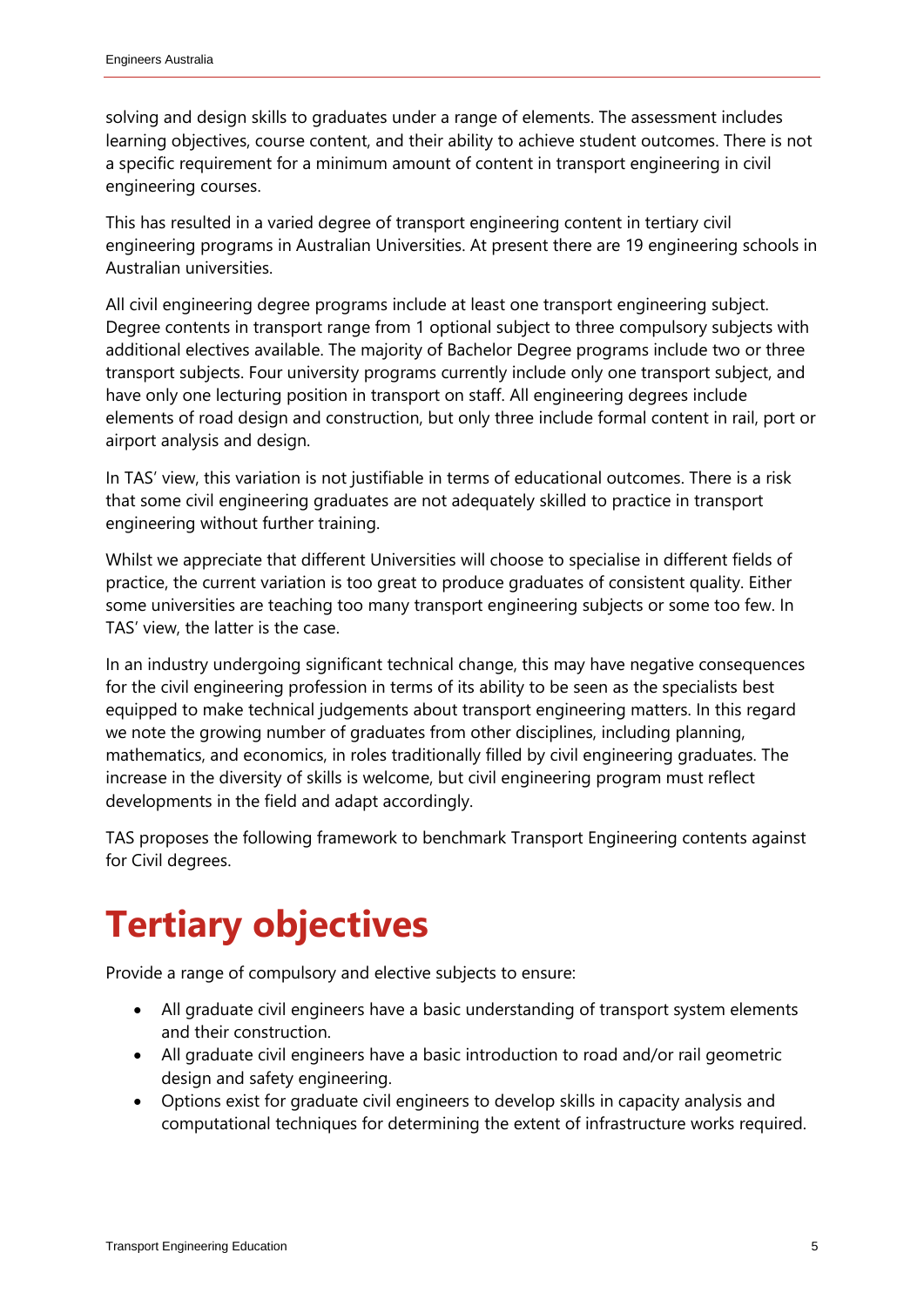Options exist for graduate civil engineers to develop skills in transport planning recognising engineers must be able to evaluate the need and justification for infrastructure as well as its design.

### <span id="page-5-0"></span>**Bachelor degrees**

In practice, the bulk of transport infrastructure work is in road and rail engineering, noting that road engineering is taken to include urban street design as well as highways. These topics should form the focus of a transport engineering syllabus. Port and airport engineering can be addressed peripherally. Recent trends towards improved active and sustainable transport, intelligent transport systems, and the implications of autonomous vehicles should be covered. The following subject structure and broad contents is suggested, with a minimum of two subjects forming a transport stream:

- 1. Road and Rail Engineering Elements of transport systems, physical components, passenger and freight transport & loads, introduction to road and rail geometry, road pavements and rail 3 track structures, culverts and drainage, urban streets versus rural highways; safe design for pedestrians and cyclists, safe systems approach to design
- 2. Transport Analysis basic analytic tools to understand transport operations, capacity and safety, including traffic engineering and PT operations. Queuing theory, gap acceptance, scheduling and networking. Intro to micro and macro modelling of capacity, intelligent transport systems and safety audits. Data collection, data types and big data.
- 3. Transport Planning understanding interaction of transport systems & networks, supply and demand for capacity. Introduction to strategic network models and transport demand modelling. Discussion of concepts of demand management, induced demand, active modes and non-infrastructure alternatives to manage congestion, autonomous vehicles and ride sharing. Transport impact on the natural and urban environments and sustainability practices.

Transport planning practitioners are drawn from multiple fields including engineering, land use planning, behavioural science and economics. The planning subject may be taught by or in conjunction with planning degrees.

#### <span id="page-5-1"></span>**Staff, resources and facilities**

Whilst Engineers Australia does not mandate levels of teaching resources, we note that at present rapid change is occurring in transport technology and transport planning and design practice. The need to review and update the contents of transport engineering subjects to ensure their currency is therefore greater than in previous decades. This highlights the need for a lecturer knowledgeable in contemporary practice to be responsible for transport subject contents.

The lecturer should be a qualified engineer, desirably have post graduate qualifications and be currently active in transport engineering practice or research. Research active lecturers will ensure that course content remains relevant to current industry trends.